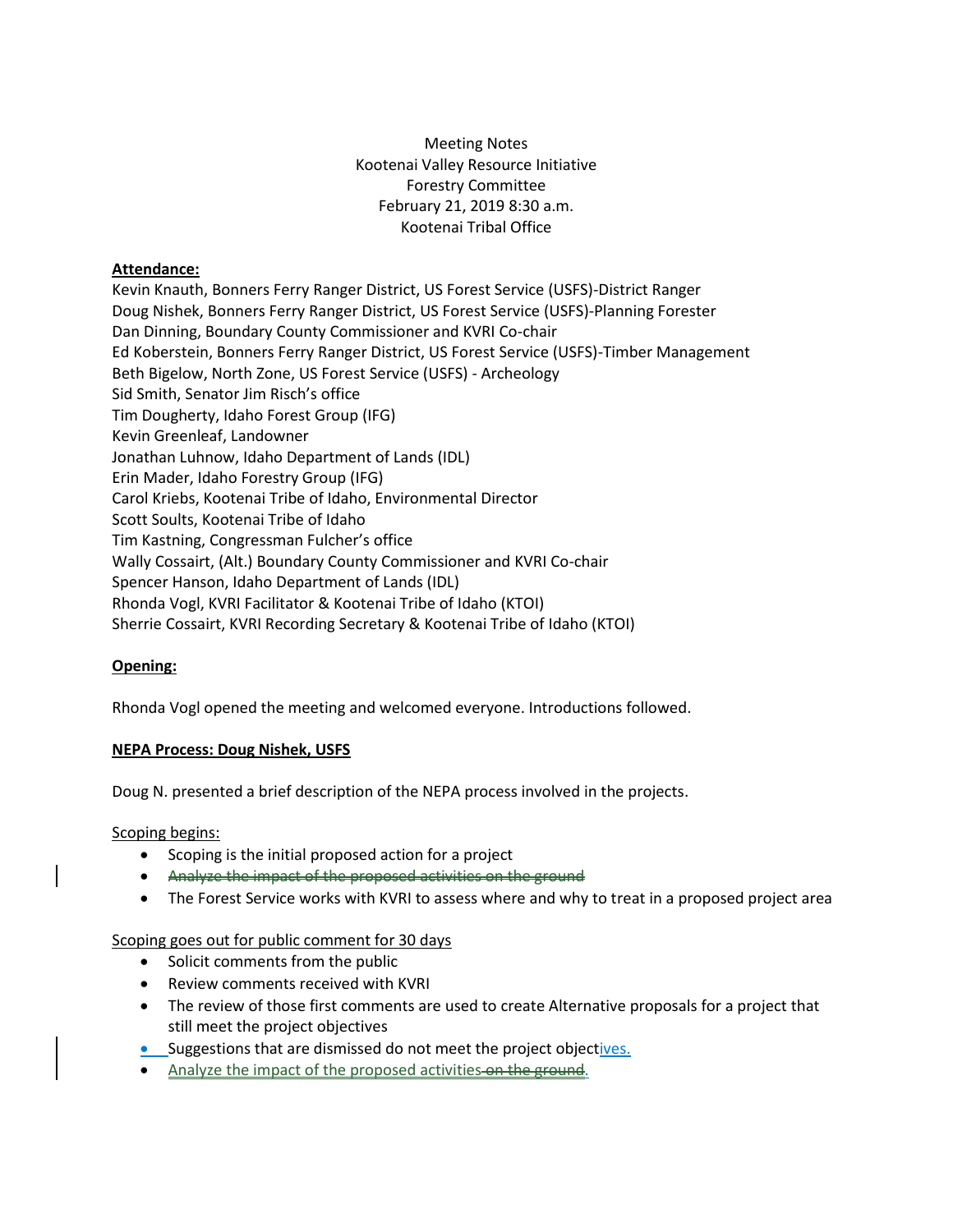## Environmental Assessment (EA) : goes out to the public for 30 days

- Meet again with KVRI to explain suggestionsreview public comments.
- All suggestions are integrated as applicable into the Environmental Assessment; refine units, trails, road routes, etc.

Draft Decision goes out for comment for 45 days

• This is a third  $(3^{rd})$  chance for comments or to file an objection.

Discussion followed - topics discussed:

- If there is a substantial change to an EA, it will most likely go back out for public comment
- Letters of support are always welcome
- Discussed procedures if a project ever goes into negotiations
- An EIS is used if there will be a significant change to humans or the environment- EIS is a 45 day comment period
- With each public comment period there is the ability to resolve issues along the way

Camp Robin Update: Doug Nishek

- At this time, still going through the objections from Camp Robin
- Will be briefing the Deputy Regional Forester Supervisor soon; and make a decision from there.

#### **Projects Updates- Ed Koberstein**

#### FY19 Timber Sale offerings

- Camp Stew-3<sup>rd</sup> quarter offering
- Black Boulder Timber Sale-GNA- IDL State offering
- Robin Hood timber sale at Robinson Lake proper -4<sup>th</sup> quarter offering- 400-500 acres
- Boulder Dash ( $2^{nd}$  sale offering out of Boulder project) offering  $1^{st}$  quarter 2020
- GNA-Priest Lake
- North Star Stewardship-offering 4<sup>th</sup> quarter 2020 sale; final installment from Boulder
- The rest of the projects start to occur further across the North Zone into Priest Lake and Sandpoint after FY2020

Discussion continued on the following topics:

- 20mmbf is a sustainable target
- GNA partnerships allow for increase of pace and scale
- It is agreed that we all need 2 more years of our 10 year CFLRP
- Dan D. stated we want you to do what you can do to make sure that Moyie and Naples mills stay in existence

Tim Kastning reported that Congressman Fulcher has been appointed to the Natural Resource Committee in the House; he is very supportive in managing our natural resources and getting our forests under control. He is in a good position to give us good support from Washington DC. Kevin K. stated that they have always felt they had very strong support from our folks in Idaho back in Washington, D.C.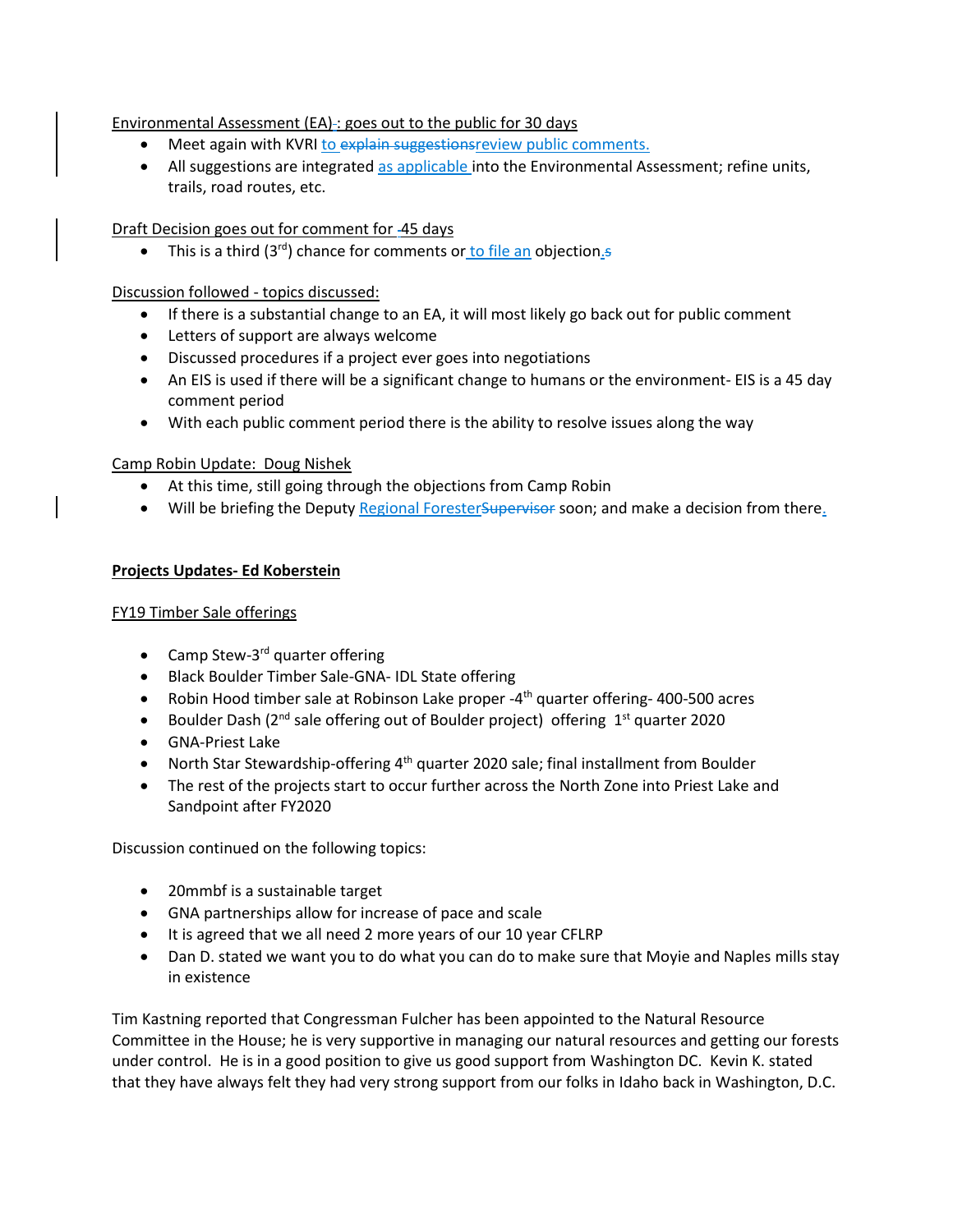#### Future treatment opportunities-Ed Koberstein

Part of the CLFRP proposal of KVRI identified all the watersheds within the CFLR boundary from the standpoint of priority treatment levels.

- Myrtle Creek High priority because of the municipal watershed, WUI, adjacency to private lands
- Snow Creek Incorporated because of its adjacency to Myrtle Creek
- Caribou Creek Forgotten drainage, part of the Sundance fire in 1967, hasn't been looked at since

There is work to do in these drainages to promote clean water to reduce the accumulation of fuels and do additional restoration activities. Although they haven't identified it as a formal project as yet, they'd like to move forward with guidance from KVRI to see how they might shape the project. Some of the opportunities are; road maintenance needs, AOP's, fuels, backcountry MA5, trail re-routes, recreation, etc.

Ed reported that Trout Ball is further out in the NEPA time line because of the Grizzly Bear Access Amendment and the Bog Creek Decision.

In the reauthorization of CFLRP /Farm Bill it talked a lot about a comprehensive watershed plan and emphasized the need for the development of long term maintenance plan for these municipal watersheds. It may be good to incorporate a long term management plan for Myrtle Creek that allows for reoccurring maintenance.

# Sundance Fire of 1967 and Caribou Creek-Ed Koberstein

- The area is a continuous fuel bed
- Road system in Caribou Creek was abandoned in the early 80's
- Fell off of the radar because the stand was very stagnant
- A good proportion of it now is small saw logs
- Opportunities outside of the Sundance perimeter that can be treated as well, will take some infrastructure development but would not create a deficit sale
- If it caught fire again it would it affect water quality
- If thinning is done the growth yield will increase exponentially

#### Over Snow Vehicle Travel Planning- Kevin Knauth

- Will meet to develop proposed action internally
- Solicit feedback
- Schedule public meetings (evening meetings) in different impacted communities; anticipated to begin in the spring
- They will not do an amendment to decisions already made in the Forest Plan as part of this analysis; the forest plan already designated no go locations
- Decision anticipated in FY2021